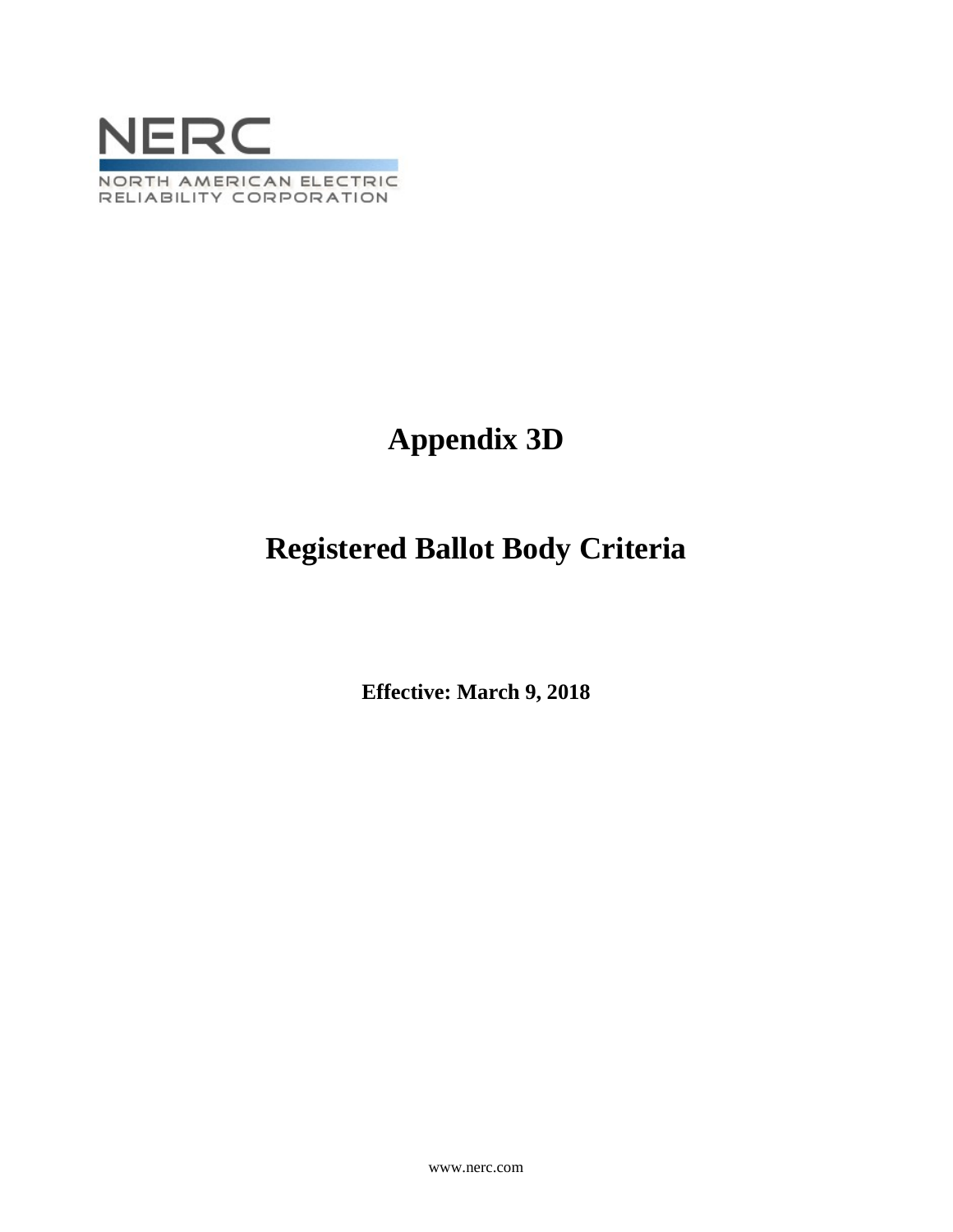## *Registration Procedures*

The Registered Ballot Body comprises all organizations, entities, and individuals that:

- 1. Qualify for one of the Segments, and
- 2. Are registered with NERC as potential ballot participants in the voting on Reliability Standards, and
- 3. Are current with any designated fees.

Each participant, when initially registering to join the Registered Ballot Body, and annually thereafter, shall self-select to belong to one of the Segments described below.

NERC general counsel will review all applications for joining the Registered Ballot Body, and make a determination of whether the self-selection satisfies at least one of the guidelines to belong to that Segment. The entity or individual will then be "credentialed" to participate as a voting member of that Segment. The Standards Committee will decide disputes, with an appeal to the Board of Trustees.

All registrations will be done electronically.

 $\overline{a}$ 

## *Segment Qualification Guidelines*

- 1. Except as set forth below, the Segment qualification guidelines are inclusive; i.e., any entity or individual with a legitimate interest in the reliability of the Bulk Power System that can meet any one of the guidelines for a Segment is entitled to belong to and vote in that Segment.
- 2. Corporations or organizations with integrated operations or with affiliates that qualify to belong to more than one Segment (e.g., Transmission Owners and Load Serving Entities) may belong to each of the Segments in which they qualify, provided that each Segment constitutes a separate membership and is represented by a different representative. Individuals or entities that elect to participate in Segment 8 are not eligible to participate in multiple Segments.
- 3. At any given time, affiliated entities may collectively be registered only once within a Segment.
- 4. Any individual or entity, such as a consultant or vendor, providing products or services related to Bulk Power System reliability within the previous 12 months to another entity eligible to join Segments 1, 3, 4, 5, 6 and7 shall be qualified to join any one Segment for which one of the entities receiving those products or services is qualified.
- 5. Corporations, organizations, entities, and individuals may participate freely in all subgroups.
- 6. After their initial selection, registered participants may apply to change Segments annually, on a schedule determined by the Standards Committee.

<span id="page-1-0"></span>Effective March 9, 2018 1  $<sup>1</sup>$  The Segment qualification guidelines were proposed in the final report of the NERC Standing Committees</sup> Representation Task Force on February 7, 2002. The Board of Trustees endorsed the industry Segments and weighted Segment voting model on February 20, 2002 and may change the model from time to time.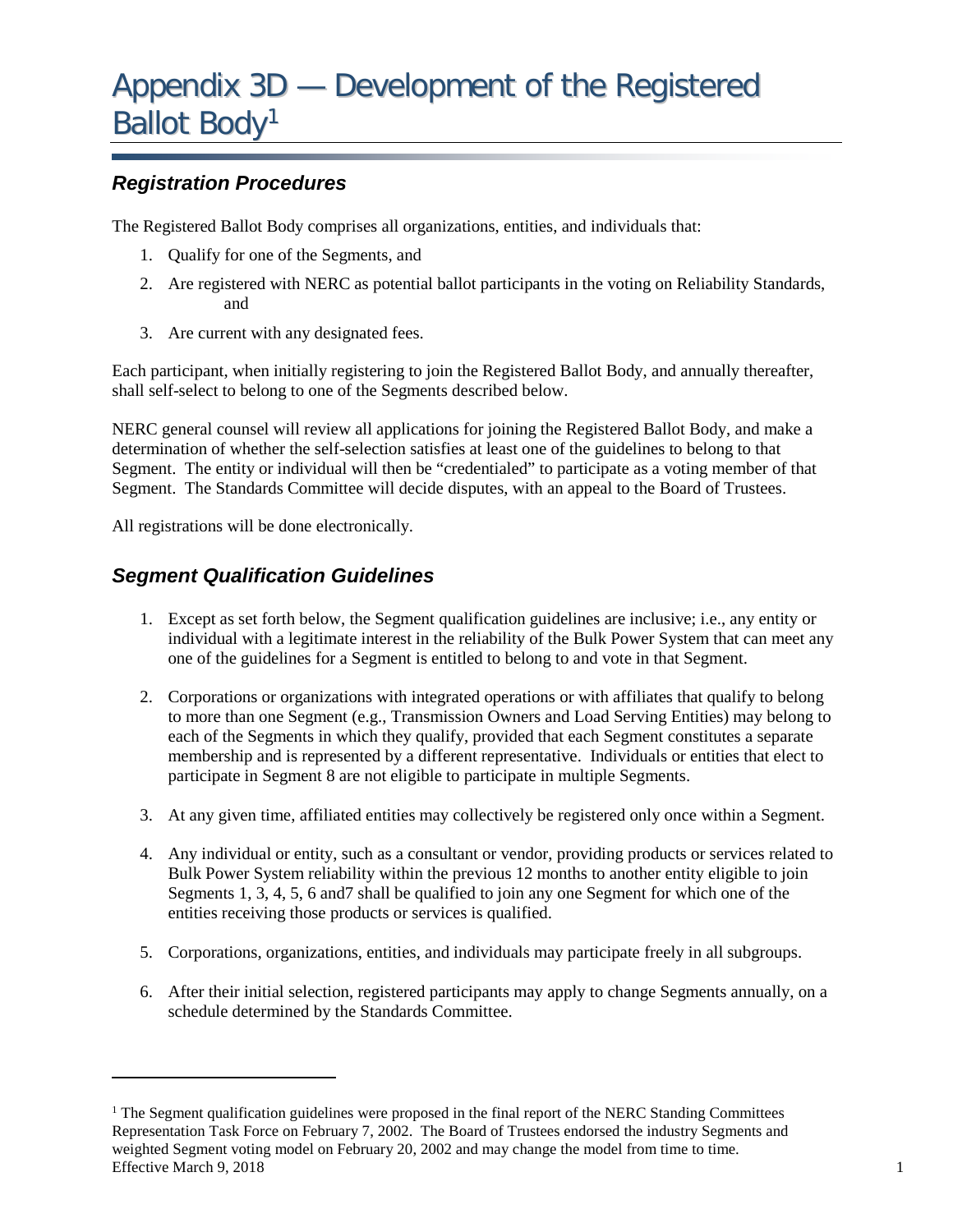- 7. The qualification guidelines and rules for joining Segments will be reviewed periodically to ensure that the process continues to be fair, open, balanced, and inclusive. Public input will be solicited in the review of these guidelines.
- 8. Since all balloting of Reliability Standards will be done electronically, any registered participant may designate a proxy to vote on its behalf. There are no limits on how many proxies a person may hold. However, NERC must have in its possession, either in writing or by email, documentation that the voting right by proxy has been transferred.

## *Segments*

### *Segment 1. Transmission Owners*

- a. Any entity that owns or controls at least 200 circuit miles of integrated transmission facilities, or has an Open Access Transmission Tariff or equivalent on file with a regulatory authority.
- b. Transmission Owners that have placed their transmission under the operational control of an RTO or ISO.
- c. Independent transmission companies or organizations, merchant transmission developers, and transcos that are not RTOs or ISOs.
- d. Excludes RTOs and ISOs that are eligible to join to Segment 2.

#### *Segment 2. Regional Transmission Organizations (RTOs) and Independent System Operators (ISOs)*

a. Any entity authorized by appropriate governmental authority to operate as an RTO or ISO.

#### *Segment 3. Load-Serving Entities (LSEs)*

- a. Entities serving end-use customers under a regulated tariff, a contract governed by a regulatory tariff, or other legal obligation to serve.
- b. A member of a generation and transmission  $(G&T)$  cooperative or a joint-action agency is permitted to designate the G&T or joint-action agency to represent it in this Segment; such designation does not preclude the G&T or joint-action agency from participation and voting in another Segment representing its direct interests.
- c. Agents or associations can represent groups of LSEs

#### *Segment 4. Transmission Dependent Utilities (TDUs)*

- a. Entities with a regulatory, contractual, or other legal obligation to serve wholesale aggregators or customers or end-use customers and that depend primarily on the transmission systems of third parties to provide this service.
- b. Agents or associations can represent groups of TDUs.

#### *Segment 5. Electric Generators*

- a. Affiliated and independent generators, including variable and other renewable resources.
- b. A corporation that sets up separate corporate entities for each one or more generating plants in which it is involved may only have one vote in this Segment regardless of how many single-plant or multiple-plant corporations the parent corporation has established or is involved in.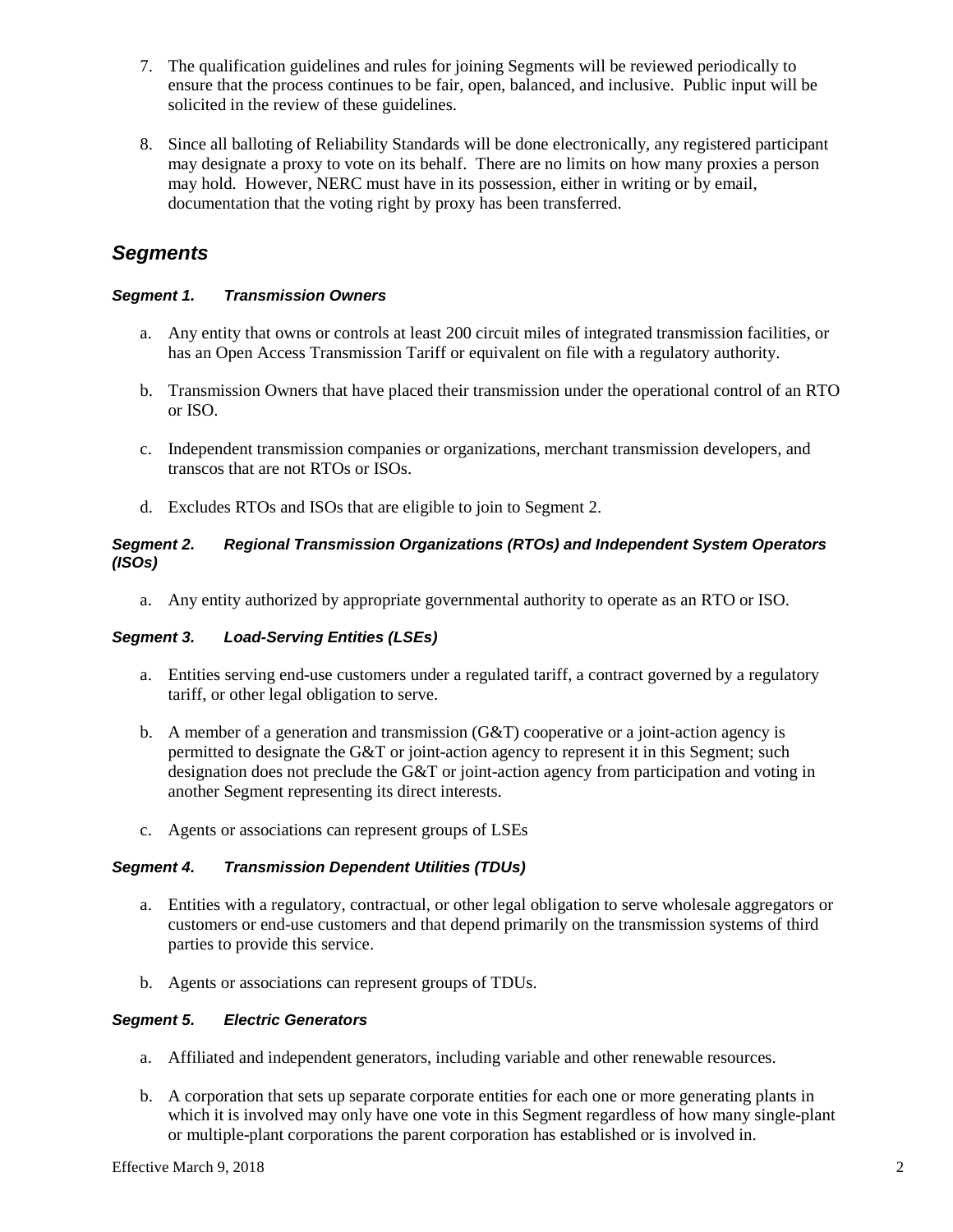c. Agents or associations can represent groups of electrical generators.

### *Segment 6. Electricity Brokers, Aggregators, and Marketers*

- a. Entities serving end-use customers under a power marketing agreement or other authorization not classified as a regulated tariff.
- b. An entity that buys, sells, or brokers energy and related services for resale in wholesale or retail markets, whether a non-jurisdictional entity operating within its charter or an entity licensed by a jurisdictional regulator.
- c. G&T cooperatives and joint-action agencies that perform an electricity broker, aggregator, or marketer function are permitted to belong to this Segment.
- d. Agents or associations can represent groups of electricity brokers, aggregators, or marketers.
- e. This Segment also includes demand-side management providers.

#### *Segment 7. Large Electricity End Users*

- a. At least one service delivery taken at 50 kV (radial supply or facilities dedicated to serve customers) that is not purchased for resale.
- b. A single customer with an average aggregated service Load (not purchased for resale) of at least 50,000 MWh annually, excluding cogeneration or other back feed to the serving utility.
- c. Agents or associations can represent groups of large end users.

#### *Segment 8. Small Electricity Users*

- a. Service taken at below 50 kV.
- b. A single customer with an average aggregated service Load (not purchased for resale) of less than 50,000 MWh annually, excluding cogeneration or other back feed to the serving utility.
- c. Agents, state consumer advocates, or other advocate groups can represent groups of small customers.
- d. Any entity or individual currently employed by an entity that is eligible to join one or more of the other nine Segments, shall not be qualified to join Segment 8.
- e. Any individual or entity, such as a consultant, employee or vendor, providing products or services related to Bulk Power System reliability within the previous 12 months to another entity eligible to join Segments 1, 3, 4, 5, 6 and 7, including trade associations representing such Segments, shall be qualified to join any one Segment for which one of the entities receiving those products or services is qualified and shall not be eligible to join Segment 8.

#### *Segment 9. Federal, State, and Provincial Regulatory or other Government Entities*

- a. Does not include federal power management agencies or the Tennessee Valley Authority.
- b. May include public utility commissions.

#### *Segment 10. Regional Entities*

a. Any entity that is a Regional Entity. It is recognized that there may be instances in which an entity is both an RTO or ISO and a Regional Entity. In such a case, the two functions must be